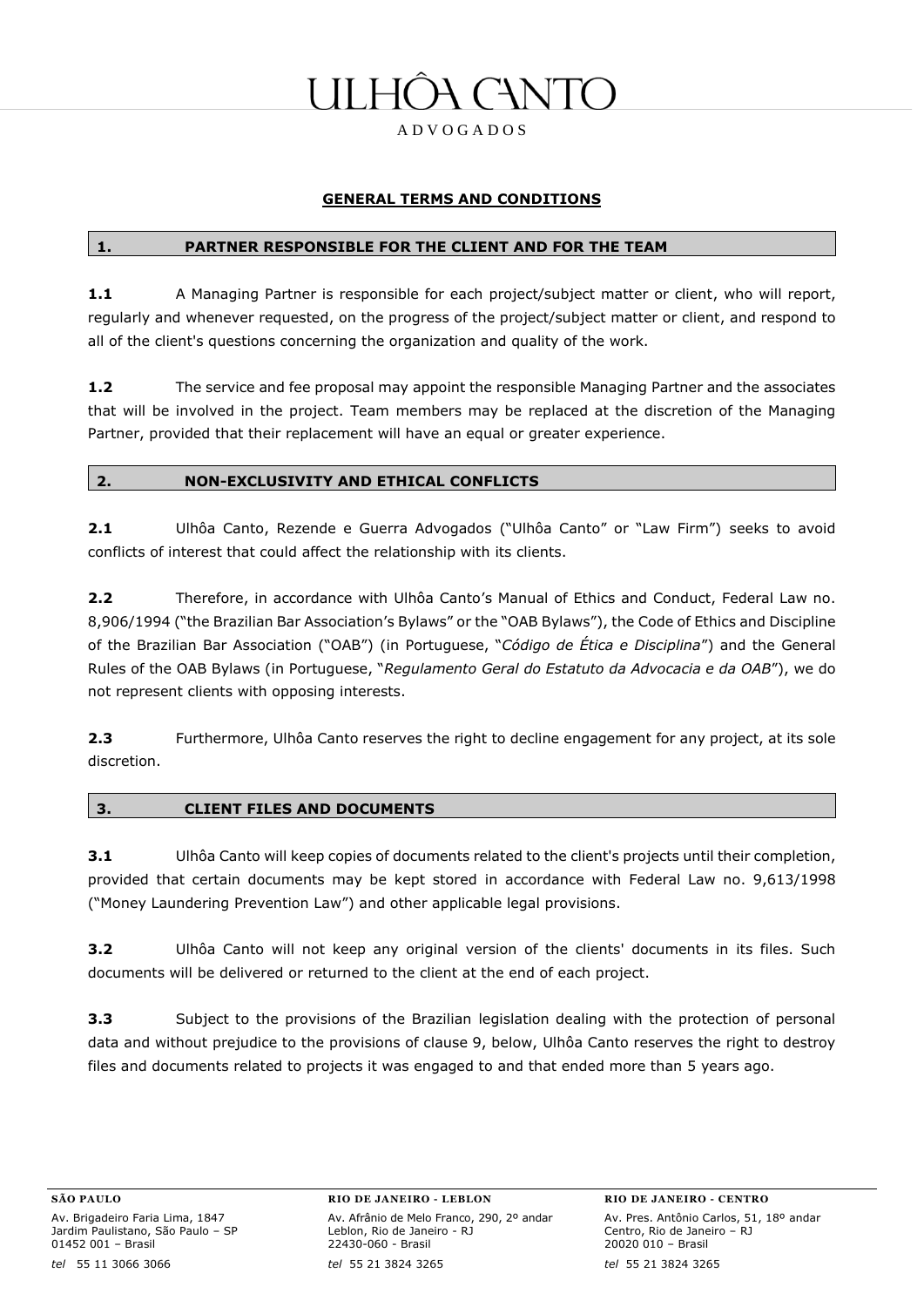### **4. DUTY OF CONFIDENTIALITY AND PRIVILEGE**

**4.1** Ulhôa Canto and its lawyers are subject to the confidentiality and privilege standards established by the OAB Bylaws, the Code of Ethics and Discipline of the OAB and the relevant legislation, including the exceptions imposed by the regulation.

**4.2** The duty of confidentiality and privilege does not expire over time, nor if an attorney leaves Ulhôa Canto, and it extends to all attorneys, employees and interns ("Members" or, in the singular form, "Member").

**4.3** The duty of confidentiality and privilege prevents Ulhôa Canto and its Members from revealing to the client any information regarding other clients (either past, present or future), of which they became aware through the exercise of their profession.

**4.4** Notwithstanding, subject to the provisions of the Brazilian legislation dealing with the protection of personal data and without prejudice to the provisions of clause 9, below, Ulhôa Canto may: *(i)* provide information of services rendered to law firm rankings and professional journals, always preserving the professional confidentiality, and *(ii)* disclose publicly known information regarding the services rendered for the purpose of developing the Law Firm's track records.

|--|

**5.1** As a rule, and unless agreed otherwise with the client, the attorneys' and interns' fees are calculated based on the time effectively spent working on the case or based on an overall amount agreed on by the parties for the services.

**5.2** Ulhôa Canto applies different hourly rates for its lawyers and interns, and provides the client with a chart of the hourly rate values in effect at the time the Law Firm was hired. To better measure the time spent, its hourly rates are divided into units of time ("UTs") corresponding, each one, to ten minutes.

**5.3** Unless otherwise agreed with the client, the hourly rates charged by Ulhôa Canto may be altered, from time to time, without prior notice to client, either because of changes in the Firm's billing practice, or as a result of the career progression of the professionals at Ulhôa Canto.

**5.4** Fees include taxes that may eventually be levied on the amounts charged.

**5.5** Fees for loss of lawsuit (in Portuguese, "*honorários de sucumbência*") due by the opposing party in arbitration or judicial cases do not exempt the clients from their obligation to pay the fees and expenses incurred by Ulhôa Canto, according to what was previously agreed upon by the parties.

**5.6** Invoices issued by Ulhôa Canto that remain unpaid by the client after the due date are subject to a fine of 2%, default interest of 1% per month, calculated pro rata die, and readjustment for inflation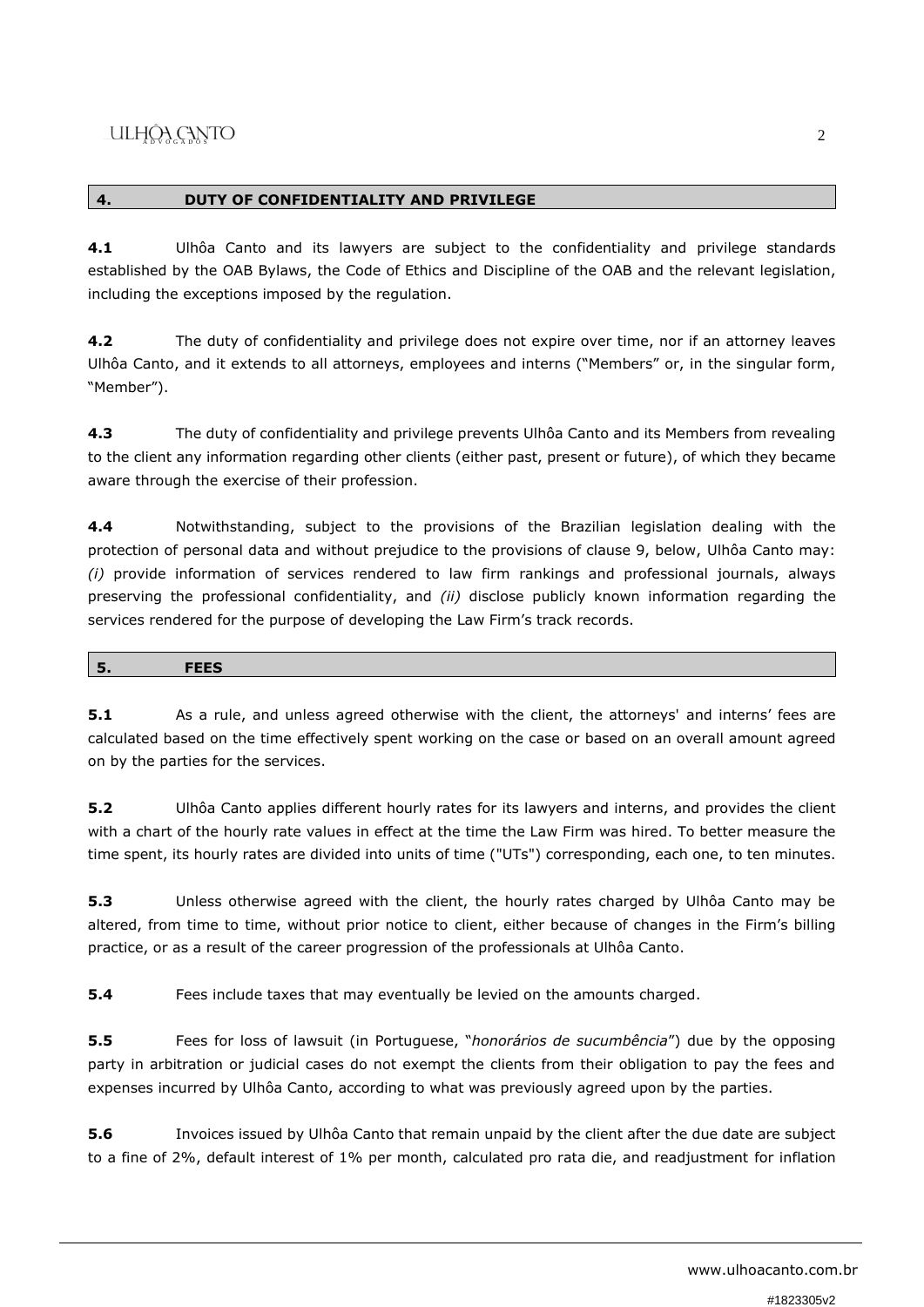## ULHÔA CANTO

according to the variation of the Broad General Consumer Price Index (in Portuguese, "*Índice Nacional de Preços ao Consumidor Amplo*").

#### **6. EXPENSES AND COSTS**

**6.1** Legal costs and expenses necessary for the rendering of the services (e.g., photocopying, phone calls, fax, transportation, stay etc.) are not included in our fees and will be charged *(i)* together with the legal fees, by the same invoice; or *(ii)* separately, by a different and individual invoice. In both cases, the relevant taxes will be added to the legal costs and expenses, so that Ulhôa Canto is completely refunded of all legal costs and expenses incurred.

**6.2** No significant expenses will be incurred without prior authorization from the client.

**6.3** Receipts for all expenses incurred while rendering the hired services will be made available to the client, at our office, for any inspection and clarification.

### **7. END OF SERVICE PROVISION**

**7.1** The client may, at any time, at their discretion and without the need for any explanation, terminate their professional relationship with Ulhôa Canto. The termination of the professional relationship does not exempt the client of settling the amounts owed arising from services provided by Ulhôa Canto.

**7.2** Ulhôa Canto reserves the right to terminate its professional relationship with the client, as well as waiver any powers-of-attorney in effect, complying with all legal requirements, should it identify behaviors or ethical principles of the client that are in conflict with those of Ulhôa Canto. In the event of a termination, the Law Firm will take the necessary measures to avoid losses to the client. The termination of the professional relationship does not exempt the client of settling the amounts owed arising from services provided by Ulhôa Canto.

### **8. PREVENTION OF MONEY LAUNDERING AND CORRUPTION**

**8.1** By accepting the legal fee proposal or upon the commencement of the legal assistance, the client represents and warrants that it is aware that the Law Firm, as a policy, acts to ensure that all its suppliers, as well as its Members, act ethically and in fully compliant with the anti-corruption regulation in effect ("Anti-Corruption Standards"), which include, but are not limited to, the Federal Law No. 12,846/2013, and its regulations (notably Federal Decree No. 8,420/2015, and the General Comptroller's Office [in Portuguese, "*Controladoria-Geral da União*"] Ordinance No. 909/2015), and the Money Laundering Prevention Law.

**8.2** Anti-Corruption Standards cover the obligation *(i)* to abstain from any practice against national or foreign public property, against the principles of the public administration or against international commitments assumed by Brazil, *(ii)* to not tolerate or condone any behavior deemed or which could be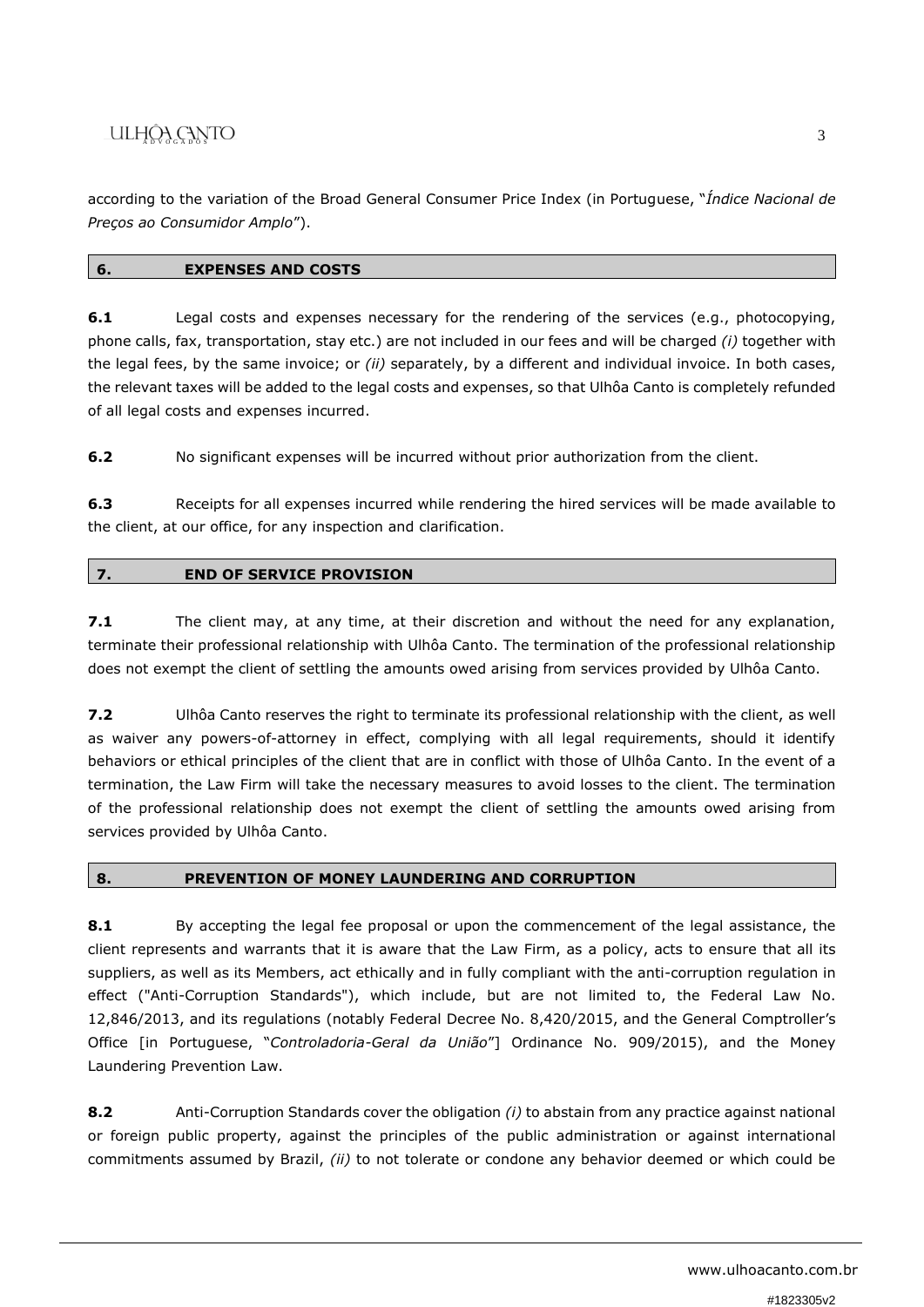## ULHÔA CANTO

deemed corrupt, such as, the payment and/or any form of cooperation with the payment of bribes, issuance or acceptance of fake invoices, among other similar behaviors; *(iii)* to comply with all the prohibitions established by the legislation in effect in Brazil regarding contributions or donations to political parties, unions, political campaigns and/or candidates for public office; *(iv)* to, on any account, offer, promise, make, authorize or provide, directly or indirectly, any undue or illegal advantage, payment or benefit of any type to (a) national or international government entities, political parties, holders of and/or candidates for political positions, companies controlled by the government (including their directors), international public organizations; (b) public servants, employees or civil servants; and *(v)* not to place any obstacles before any investigation or supervision by public bodies, entities or agents or hinder the performance of their duties, keeping accurate and complete records of any offer or provision of advantages, payments or benefits for third parties.

**8.3** By accepting the relevant fee proposal or signing the relevant contract, the client represents and warrants to Ulhôa Canto Advogados that no amount paid or to be paid has been or will be used to commit acts that breach or may breach the Anti-Corruption Standards.

**8.4** In accordance with the Anti-Corruption Standards, Ulhôa Canto, in the exercise of its duties, reserves the right to identify its clients, by requesting information and documents that prove their identity, and by searching for information using all legal and trustworthy methods available.

**8.5** Difficulties or delays in receiving the documents and information necessary for Ulhôa Canto to comply with the relevant legislation may result in the termination of the Law Firm's professional relationship with the client, without prejudice to item 7.2 above.

### **9. PERSONAL DATA PROTECTION**

**9.1** By accepting this legal fee proposal, if the client is a legal entity, the client hereby declares that (1) in his/her capacity of joint controller, for all legal purposes, has obtained prior express consent from all his/her partners, administrators, employees, advisors or collaborators in order to process and share with our Firm all of the personal data, including sensitive personal data, belonging to the mentioned individuals, and (2) expressly consents to the processing and sharing with third parties, by our Firm, of all the aforementioned personal data, due to the need, at the client's own request, for processing and sharing said data for the specific purpose of rendering the services that are object of the present proposal, and also for the regular exercise of rights in lawsuits, administrative or arbitration proceedings, in case the proposal includes the defense of the interests of the client in procedures of said natures, any other use being otherwise forbidden.

**9.2** By accepting this legal fee proposal, if the client is an individual, the client hereby declares that expressly consents to the processing and sharing with third parties, by our Firm, of all the aforementioned personal data, due to the need, at the client's own request, for processing and sharing said data for the specific purpose of rendering the services that are object of the present proposal, and also for the regular exercise of rights in lawsuits, administrative or arbitration proceedings, in case the proposal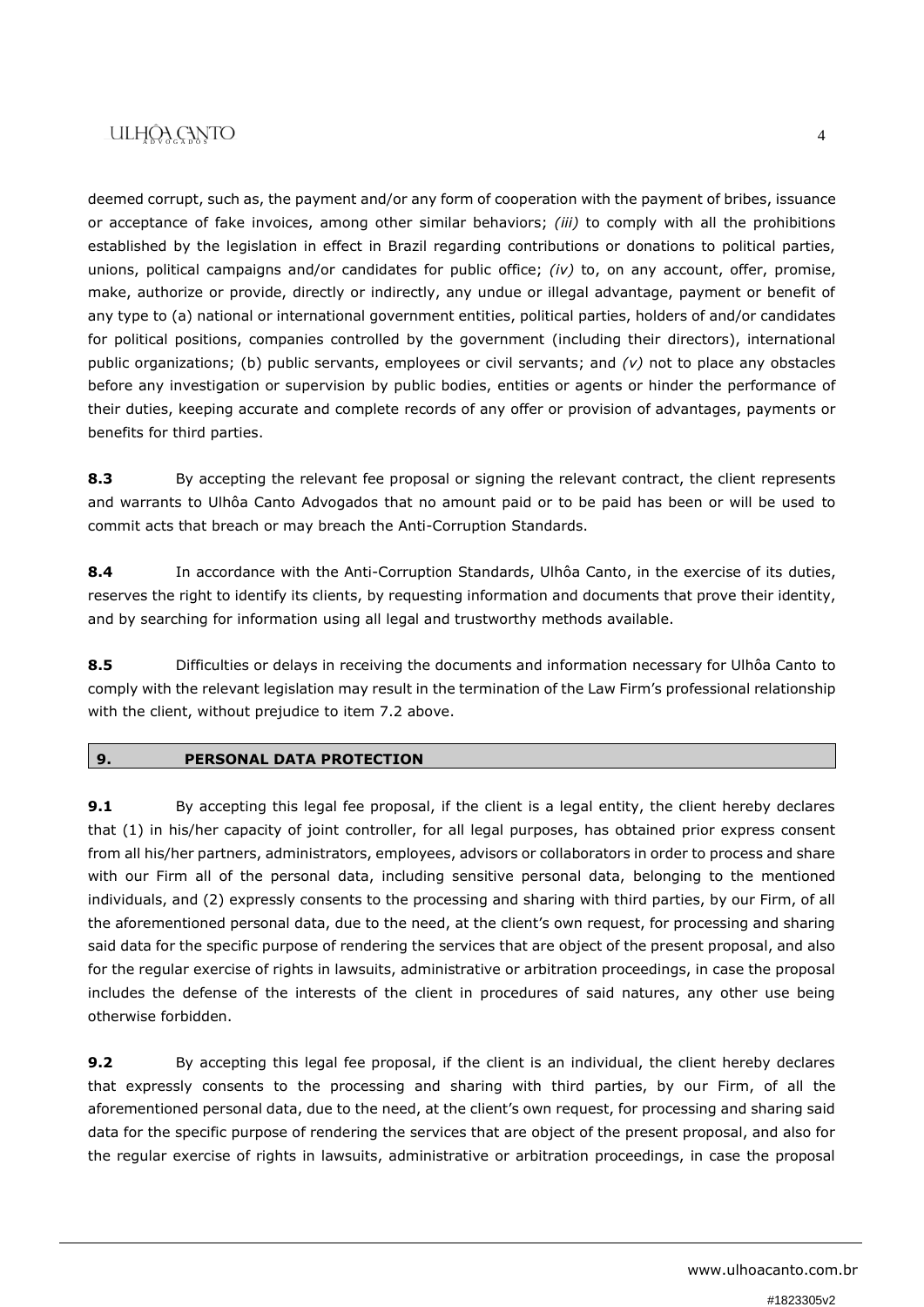## ULHÔA CANTO

includes the defense of the interests of the client in procedures of said natures, any other use being otherwise forbidden.

**9.3** In both cases, our Firm, as joint controller, declares that has been adopting technical and organizational measures aiming at becoming compliant, and being permanently compliant, to the legislation dealing with the protection of personal data, in particular Law no. 13,709, of August 14, 2018 ("LGPD"), and undertakes to observe good-faith and the principles of finality, adequacy, need, free access, quality of data, transparency, security, non-discrimination, and liability and accounting, as well as all other legal precepts and provisions as applicable. Notwithstanding the above, and all other legal prerrogatives, our Firm reserves itself the right to process personal data received from the client due to the rendering of the services that are object of this proposal for the purpose of fulfilling a legal or regulatory obligation imposed to our Firm, as well as for taking into account our own legitimate interests, except in the event that fundamental rights and liberties of the respective holders that demand secrecy of the personal data provided by the client shall prevail.

**9.4** Considering all events listed by law concerning the termination of the processing of personal data, the processing, by our Firm, of personal data provided by the client may be carried out while the services that are object of this proposal are rendered. After the services are concluded, or if the Partner in charge acknowledges that the case, project or procedure related to the processing of data is inactive, such acknowledgment being made at a regular basis, regardless of prior request or consent by the client, our Firm may: (i) keep personal data in our internal databases, so long as data are anonymized; or (ii) definitely exclude the personal data from our internal databases. As an exception, in case our Firm has a legitimate interest, to be justified in due term by the Partner in charge, personal data that has been previously processed may be kept in our internal databases, even if they are not anonymized, but limited to such personal data that is strictly necessary in such exceptional case.

**9.5** We reiterate that the holder of personal data has the right to obtain from our Firm, in relation to the personal data that has been processed, at any time and upon request, as provided by article 18 of LGPD, the confirmation that processing has been carried out, the access to processed data, the correction of incomplete, inaccurate or outdated data, anonymization, blocking or elimination of unnecessary or excessive data or of data processed in noncompliance with the provisions of LGPD, the portability of the data to other service providers or suppliers of product, at the express request, the elimination of the personal data processed with the consent of the data subjects, information of the public and private entities with which our Firm carried out the shared use of data, information on the possibility of not providing consent and on the consequences of the denial, and the revocation of the consent. Any such requests shall be forwarded to the following e-mail address: [dpo@ulhoacanto.com.br.](mailto:dpo@ulhoacanto.com.br)

#### **10. RESPONSIBILITY FOR THE INFORMATION PROVIDED**

**10.1** The client is responsible for the authenticity and the update of information provided to Ulhôa Canto that is necessary for carrying out the hired legal assistance and for the Law Firm's record keeping, which will be protected by attorney-client privilege, as established in item 4 above.